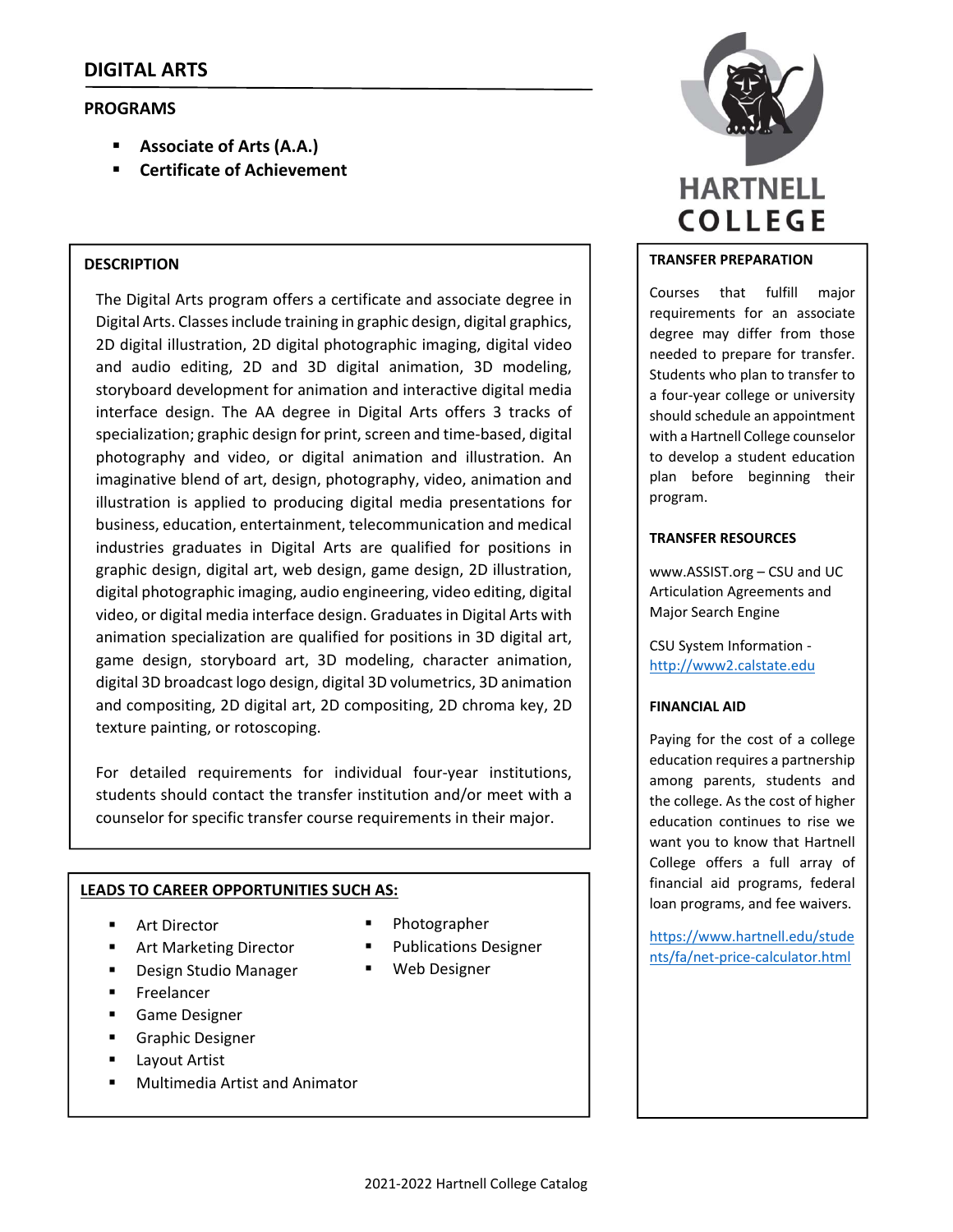# **DIGITAL ARTS (AA.DA)**

# **ASSOCIATE OF ARTS**

**Program Outcomes**: Upon successful completion of this program a student will be able to:

- demonstrate effective technical proficiency in the creation of digital artwork or projects
- design effective visual communication for print, animation, and interactive media.
- structure visual information utilizing digital design aesthetic principles.
- appraise and analyze the influence of digital art and artists on the lives of all individuals, cultures, and societies.

| <b>Graphic Design</b>                 | Complete 2 courses from ART-12A, ART-78, ART-84, and PHO-1 |
|---------------------------------------|------------------------------------------------------------|
| Digital Photography/Video             | Complete 2 courses from PHO-1, PHO-2, ART-12A, and ART-84  |
| <b>Digital Animation/Illustration</b> | Complete 2 courses from ART-73, ART-3, ART-13 and ART-84   |

## **Required Major Courses (21 units)**

| ART-70 – Introduction to Graphic Design/Computer Graphics             | 3.0 |
|-----------------------------------------------------------------------|-----|
| ART-71 - Introduction to 2D Digital Illustration                      | 3.0 |
| ART-72 - Introduction to Digital Arts                                 |     |
| ART-74 - Digital 3D Design and Modeling                               | 3.0 |
| ART-76 - Introduction to 3D Digital Animation                         |     |
| ART-77 – Introduction to Digital Video and Video Editing              |     |
| ART-80 – Introduction to Digital Photography and Photographic Imaging | 3.0 |
|                                                                       |     |
| <b>Major Electives (Complete 6 units)</b>                             |     |
| ART-3 – Drawing and Composition                                       | 3.0 |
| ART-12A - Design                                                      | 3.0 |
| ART-13 - Three-Dimensional Design                                     |     |
| ART-73 – Introduction to Digital Illustration for Animation           | 3.0 |
| ART-78 – Motion Graphics and Design Principles                        | 3.0 |
| ART-84 - Digital Art Portfolio and Business Practices                 | 3.0 |
| PHO-1 - Introduction to Photography                                   | 3.0 |
| PHO-2 - Beginning Black and White Photography                         | 3.0 |
|                                                                       |     |

## **General Education – Required Courses**

*Students must complete one of the following General Education Plans:*

**HCCD GE** *(see page 68) MAT‐126 or higher*

 **Natural Sciences Social & Behavioral Sciences Humanities** 

**Ethnic Groups in the US Language and Rationality**

 **SUBTOTAL: 21 UNITS** 

 **SUBTOTAL: 27 UNITS**

*Students can double‐count required courses and courses for General Education Electives (Courses Numbered 1‐199) required when degree units plus GE units total fewer than 60.*

 **TOTAL: 60 UNITS**